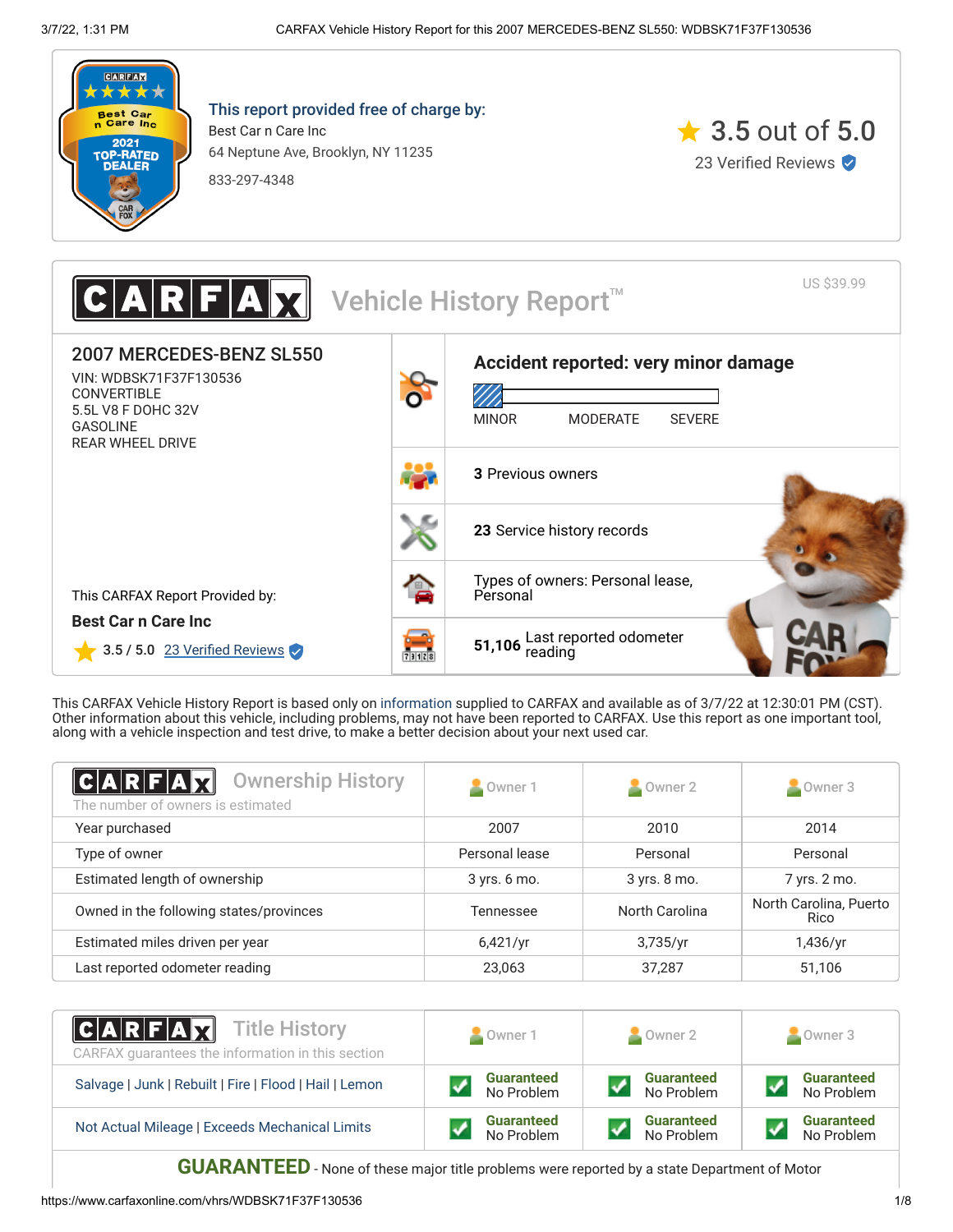3/7/22, 1:31 PM CARFAX Vehicle History Report for this 2007 MERCEDES-BENZ SL550: WDBSK71F37F130536



Vehicles (DMV). If you find that any of these title problems were reported by a DMV and not included in this report, CARFAX will buy this vehicle back. [Register](https://www.carfax.com/Service/bbg) | [View Terms](http://www.carfaxonline.com/legal/bbgTerms) | [View Certificate](https://www.carfaxonline.com/vhrs/WDBSK71F37F130536)

<span id="page-1-0"></span>

| <b>Additional History</b><br>Not all accidents / issues are reported to CARFAX                                          | Owner 1                     | $\blacksquare$ Owner 2                         | Owner 3                                       |
|-------------------------------------------------------------------------------------------------------------------------|-----------------------------|------------------------------------------------|-----------------------------------------------|
| <b>Total Loss</b><br>No total loss reported to CARFAX.                                                                  | No Issues<br>Reported       | No Issues<br>Reported                          | No Issues<br>Reported                         |
| <b>Structural Damage</b><br>CARFAX recommends that you have this vehicle<br>inspected by a collision repair specialist. | No Issues<br>Reported       | No Issues<br>Reported                          | No Issues<br>✔<br>Reported                    |
| Airbag Deployment<br>No airbag deployment reported to CARFAX.                                                           | No Issues<br>✔<br>Reported  | No Issues<br>$\checkmark$<br>Reported          | No Issues<br>↵<br>Reported                    |
| <b>Odometer Check</b><br>No indication of an odometer rollback.                                                         | No Issues<br>Indicated      | No Issues<br>$\blacktriangledown$<br>Indicated | No Issues<br>✓<br>Indicated                   |
| Accident / Damage<br>Accident reported: 11/09/2007.                                                                     | <b>Very Minor Damage</b>    |                                                | No New Issues Reported No New Issues Reported |
| Manufacturer Recall<br>Check with an authorized Mercedes-Benz dealer for any<br>open recalls.                           | No Recalls<br>✓<br>Reported | No Recalls<br>Reported                         | No Recalls<br>Reported                        |
| <b>Basic Warranty</b><br>Original warranty estimated to have expired.                                                   | <b>Warranty Expired</b>     | <b>Warranty Expired</b>                        | <b>Warranty Expired</b>                       |

<span id="page-1-2"></span><span id="page-1-1"></span>**CARFAX** Detailed History Owner 1 Purchased: 2007 **Low mileage!** This owner drove less than the industry average of 15,000 miles per year. Personal Lease Vehicle 6,421 mi/yr Date Mileage Source **Comments** 02/06/2007 76 Tennessee Motor Vehicle Dept. Nashville, TN Title #75562425 Title or registration issued - First owner reported - Titled or registered as personal lease vehicle - Loan or lien reported 11/09/2007 Damage Report **Accident report Accident reported: very minor damage with another O** motor vehicle - Damage to front - Airbags did not deploy This incident was first available for display by CARFAX on 03/23/2011.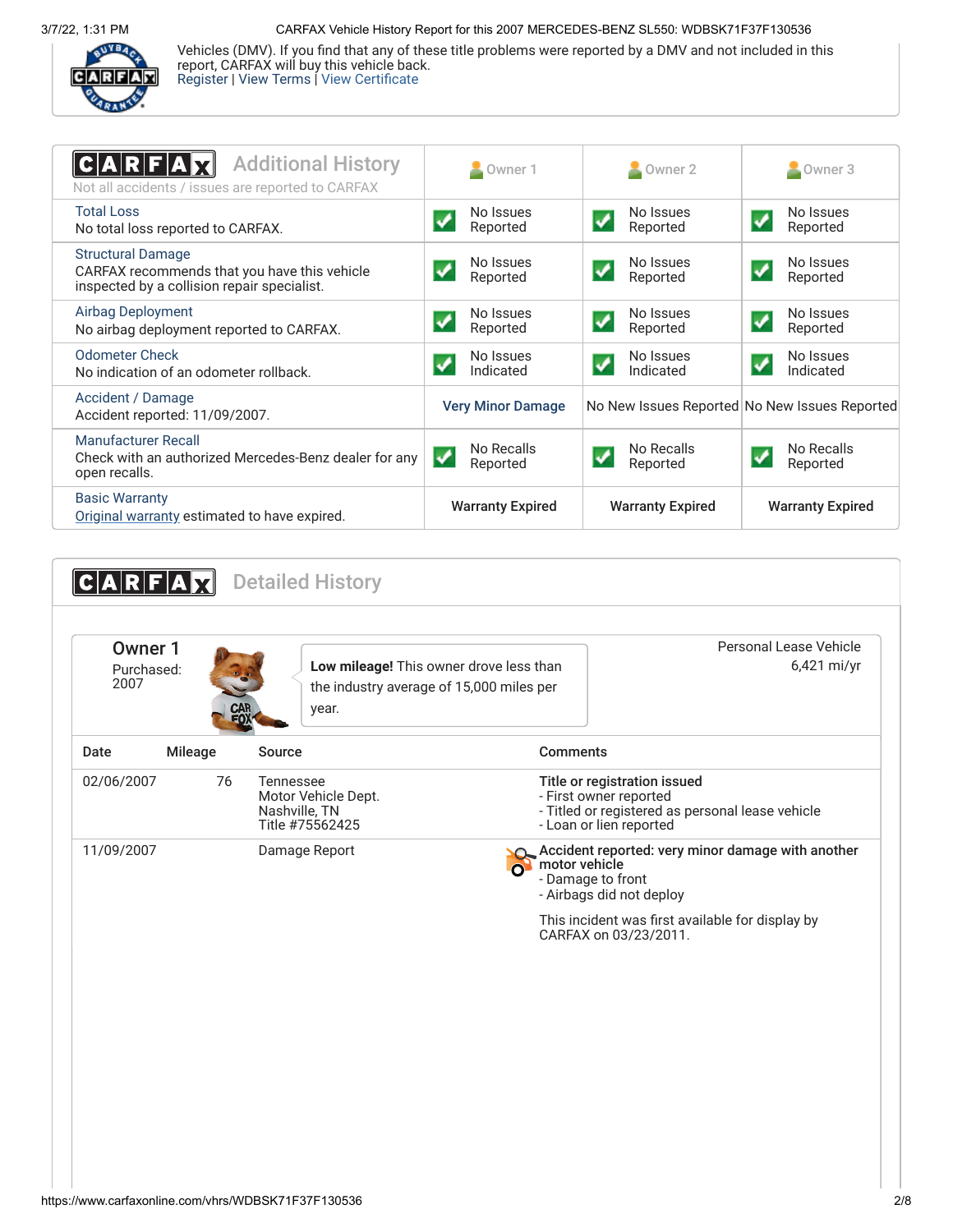|                                                                                                      |                |                                                                                     |                      | Damage Severity Scale (i)                                                                 |                                        |
|------------------------------------------------------------------------------------------------------|----------------|-------------------------------------------------------------------------------------|----------------------|-------------------------------------------------------------------------------------------|----------------------------------------|
|                                                                                                      |                |                                                                                     | <b>MINOR</b>         | <b>MODERATE</b>                                                                           | <b>SEVERE</b>                          |
| <b>CARFAX HAS</b><br><b>THE MOST</b><br><b>ACCIDENT &amp;</b><br><b>DAMAGE</b><br><b>INFORMATION</b> |                | <b>CAR</b>                                                                          | <b>LEFT</b>          | <b>Damage Location</b><br><b>FRONT</b><br><b>REAR</b>                                     | <b>RIGHT</b>                           |
| 08/30/2010                                                                                           | 23,063         | <b>Auto Auction</b>                                                                 | Vehicle sold         | Minor damage is usually cosmetic,<br>including dents or scratches to the<br>vehicle body. |                                        |
|                                                                                                      |                | EO)                                                                                 |                      | Millions of used vehicles are bought and<br>sold at auction every year.                   |                                        |
| 09/14/2010                                                                                           |                | Mercedes-Benz Certified Pre-Owned<br>Dealer                                         | <b>Owned Vehicle</b> | Offered for sale as a Mercedes-Benz Certified Pre-                                        |                                        |
|                                                                                                      |                | Mercedes-Benz Certified<br>Pre-Owned Vehicles                                       |                      |                                                                                           |                                        |
| <b>Owner 2</b><br>Purchased:<br>2010                                                                 |                | Low mileage! This owner drove less than<br>the industry average of 15,000 miles per |                      |                                                                                           | <b>Personal Vehicle</b><br>3,735 mi/yr |
|                                                                                                      | CAR<br>FOX     | year.                                                                               |                      |                                                                                           |                                        |
| Date                                                                                                 | <b>Mileage</b> | Source                                                                              | <b>Comments</b>      |                                                                                           |                                        |
| 09/18/2010                                                                                           | 23,527         | North Carolina<br>Motor Vehicle Dept.<br>Wilmington, NC                             |                      | Odometer reading reported                                                                 |                                        |

https://www.carfaxonline.com/vhrs/WDBSK71F37F130536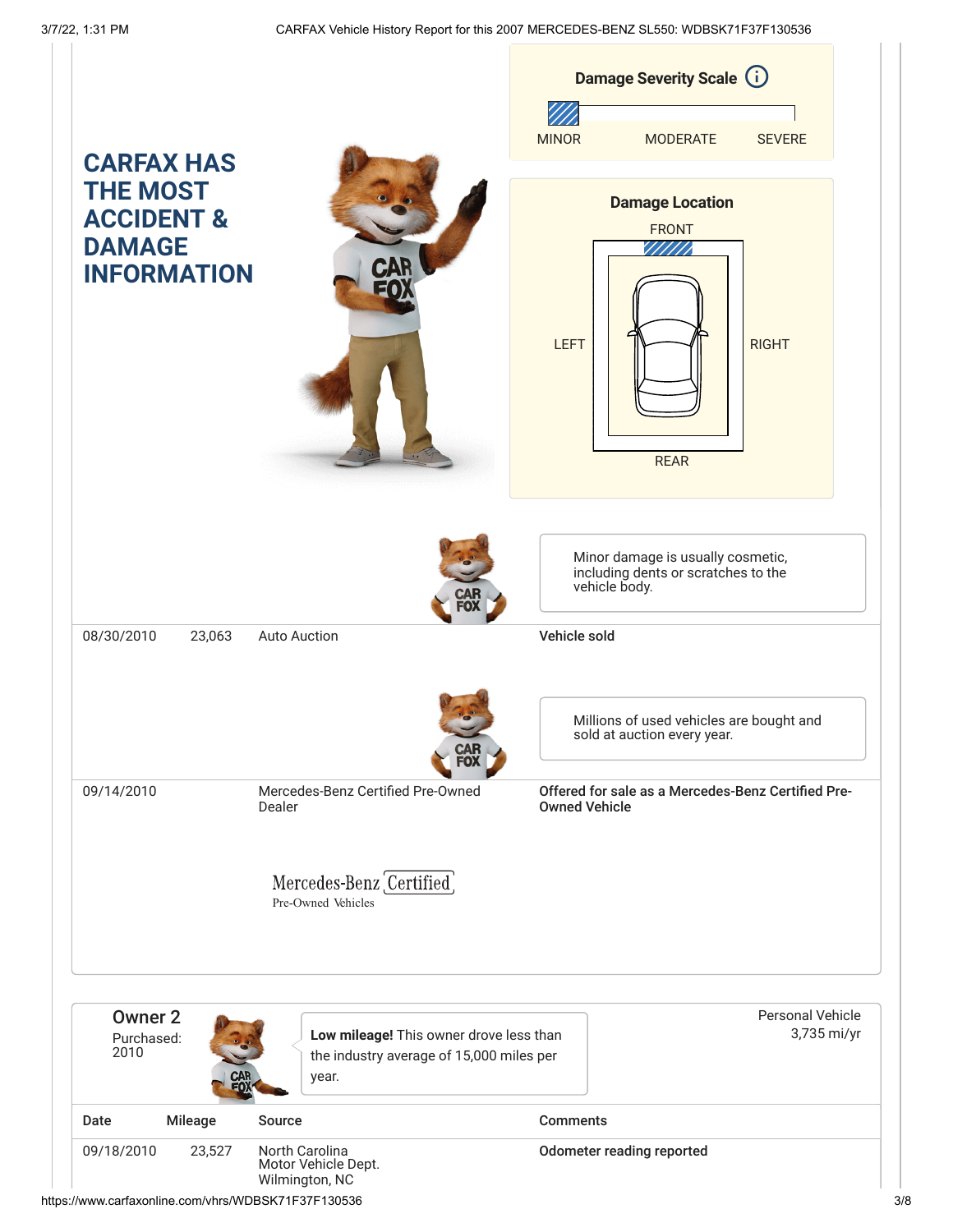# 3/7/22, 1:31 PM CARFAX Vehicle History Report for this 2007 MERCEDES-BENZ SL550: WDBSK71F37F130536

| 09/28/2010 |        | North Carolina<br>Motor Vehicle Dept.<br>Wilmington, NC<br>Title #778869102718039                                                                                                        | Title issued or updated<br>- Registration issued or renewed<br>- Title or registration issued<br>- New owner reported<br>- Loan or lien reported<br>- Passed safety inspection |
|------------|--------|------------------------------------------------------------------------------------------------------------------------------------------------------------------------------------------|--------------------------------------------------------------------------------------------------------------------------------------------------------------------------------|
| 10/14/2010 | 24,935 | <b>Bob King Automall</b><br>Wilmington, NC<br>910-793-2462<br>bobking.com<br>4.7 / 5.0<br>75 Verified Reviews                                                                            | ९ C Vehicle serviced<br>- Inside door handle replaced<br>- Mirror(s) checked                                                                                                   |
| 02/14/2011 | 26,227 | College Rd Tire and Auto<br>Wilmington, NC<br>910-791-7398<br>4.6 / 5.0<br>16 Verified Reviews<br>4 Customer Favorites                                                                   | Vehicle serviced                                                                                                                                                               |
| 02/14/2011 |        | <b>North Carolina</b><br><b>Inspection Station</b><br>Wilmington, NC                                                                                                                     | Passed emissions inspection                                                                                                                                                    |
| 02/15/2011 |        | North Carolina<br>Motor Vehicle Dept.<br>Wilmington, NC<br>Title #778869102718039                                                                                                        | Registration issued or renewed<br>- Passed safety inspection                                                                                                                   |
| 04/06/2011 | 26,513 | Wilmington Motorworks<br>Wilmington, NC<br>910-399-1795<br>wilmington-motor-works.com<br>4.9 / 5.0<br>79 Verified Reviews<br><b>68 Customer Favorites</b>                                | Vehicle serviced                                                                                                                                                               |
| 09/19/2011 |        | <b>Bob King Automall</b><br>Wilmington, NC<br>910-793-2462<br>bobking.com<br>4.7 / 5.0<br>75 Verified Reviews                                                                            | <b>C</b> Vehicle serviced<br>- Power steering pump replaced<br>- Steering/suspension checked<br>- Transmission checked<br>- Brake fluid flushed/changed<br>- Brakes checked    |
| 09/30/2011 | 28,123 | Porters Neck Tire & Auto Inc<br>Wilmington, NC<br>910-681-0279<br>https://facebook.com/porters-neck-<br>tire-and-auto-255874894429916/<br>$\frac{1}{2}$ 5.0 / 5.0<br>12 Verified Reviews | Vehicle serviced<br>- Two tires mounted                                                                                                                                        |
| 10/25/2011 |        | <b>Bob King Automall</b><br>Wilmington, NC<br>910-793-2462<br>bobking.com<br>4.7 / 5.0<br>75 Verified Reviews                                                                            | Vehicle serviced<br>- Electrical system checked                                                                                                                                |
| 02/20/2012 |        | <b>Bob King Automall</b><br>Wilmington, NC<br>910-793-2462<br>bobking.com<br>4.7 / 5.0<br>75 Verified Reviews                                                                            | Vehicle serviced<br>Femissions inspection performed                                                                                                                            |
| 02/20/2012 | 29,441 | North Carolina<br><b>Inspection Station</b><br>Wilmington, NC                                                                                                                            | Passed emissions inspection                                                                                                                                                    |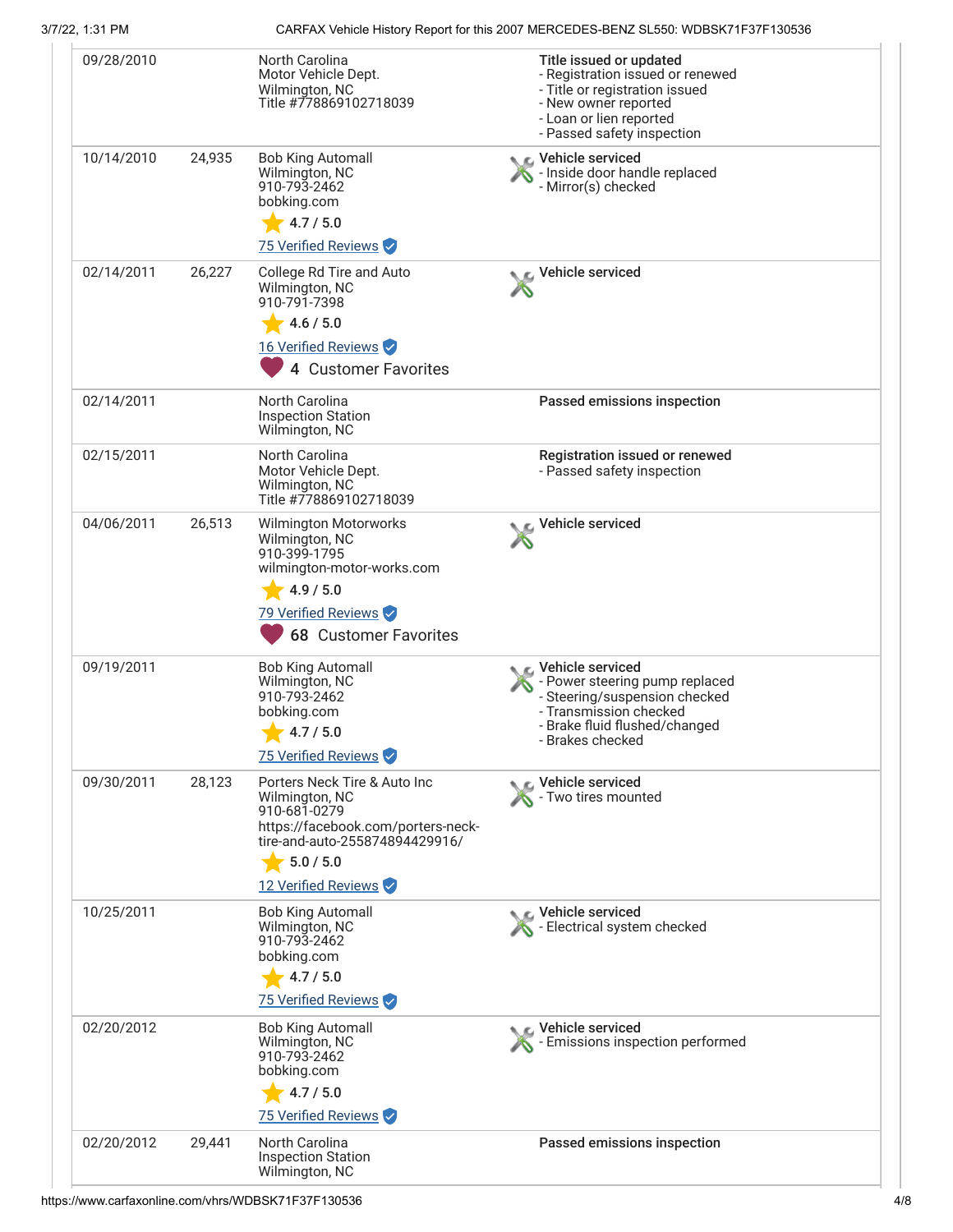| 3/7/22, 1:31 PM |        |                                                                                                                                                                                          | CARFAX Vehicle History Report for this 2007 MERCEDES-BENZ SL550: WDBSK71F37F130536                                                                                                                                                             |
|-----------------|--------|------------------------------------------------------------------------------------------------------------------------------------------------------------------------------------------|------------------------------------------------------------------------------------------------------------------------------------------------------------------------------------------------------------------------------------------------|
| 02/20/2012      |        | North Carolina<br>Motor Vehicle Dept.<br>Wilmington, NC<br>Title #778869102718039                                                                                                        | Registration issued or renewed<br>- Loan or lien reported                                                                                                                                                                                      |
| 10/16/2012      | 31,768 | <b>Bob King Automall</b><br>Wilmington, NC<br>910-793-2464<br>bobking.com<br>4.8 / 5.0<br>274 Verified Reviews<br>1,106 Customer Favorites                                               | C Vehicle serviced<br>- Recommended maintenance performed<br>- Vehicle washed/detailed                                                                                                                                                         |
| 10/31/2012      | 31,789 | Porters Neck Tire & Auto Inc<br>Wilmington, NC<br>910-681-0279<br>https://facebook.com/porters-neck-<br>tire-and-auto-255874894429916/<br>$\frac{1}{2}$ 5.0 / 5.0<br>12 Verified Reviews | Vehicle serviced<br>Two tires mounted                                                                                                                                                                                                          |
| 11/08/2012      | 32,057 | <b>Bob King Automall</b><br>Wilmington, NC<br>910-793-2462<br>bobking.com<br>4.7 / 5.0<br>75 Verified Reviews                                                                            | C Vehicle serviced<br>- Maintenance inspection completed<br>- Alignment performed<br>- Four wheel alignment performed                                                                                                                          |
| 01/10/2013      | 32,727 | <b>Bob King Automall</b><br>Wilmington, NC<br>910-793-2462<br>bobking.com<br>$-4.7/5.0$<br>75 Verified Reviews                                                                           | Vehicle serviced<br>- Engine oil/fluid leak checked<br>- Vehicle washed/detailed<br>- Emissions inspection performed                                                                                                                           |
| 11/21/2013      | 35,584 | <b>Bob King Automall</b><br>Wilmington, NC<br>910-793-2462<br>bobking.com<br>4.7 / 5.0<br>75 Verified Reviews                                                                            | Vehicle serviced<br>- Maintenance inspection completed<br>- Steering/suspension checked<br>- Vehicle washed/detailed                                                                                                                           |
| 12/16/2013      |        | North Carolina<br>Motor Vehicle Dept.<br>Wilmington, NC<br>Title #778869102718039                                                                                                        | Registration issued or renewed<br>- Loan or lien reported                                                                                                                                                                                      |
| 01/22/2014      | 36,267 | <b>Bob King Automall</b><br>Wilmington, NC<br>910-793-2462<br>bobking.com<br>4.7 / 5.0<br>75 Verified Reviews                                                                            | Vehicle serviced<br>- Maintenance inspection completed<br>- Engine mount(s) replaced<br>- Brake fluid flushed/changed<br>- Battery/charging system checked<br>- Air filter checked<br>- Vehicle washed/detailed<br>- Electrical system checked |
| 02/24/2014      | 36,524 | <b>Bob King Automall</b><br>Wilmington, NC<br>910-793-2462<br>bobking.com<br>4.7 / 5.0<br>75 Verified Reviews                                                                            | C Vehicle serviced<br>- Maintenance inspection completed<br>- Trunk latch replaced<br>- Vehicle washed/detailed<br>- Convertible top operation checked                                                                                         |
| 05/23/2014      | 37,270 | <b>Bob King Automall</b><br>Wilmington, NC<br>800-262-5464<br>bobking.com<br>4.7 / 5.0<br>75 Verified Reviews                                                                            | Vehicle offered for sale                                                                                                                                                                                                                       |
| 06/10/2014      |        | <b>Bob King Automall</b><br>Wilmington, NC                                                                                                                                               | Vehicle serviced<br>- Pre-delivery inspection completed                                                                                                                                                                                        |

https://www.carfaxonline.com/vhrs/WDBSK71F37F130536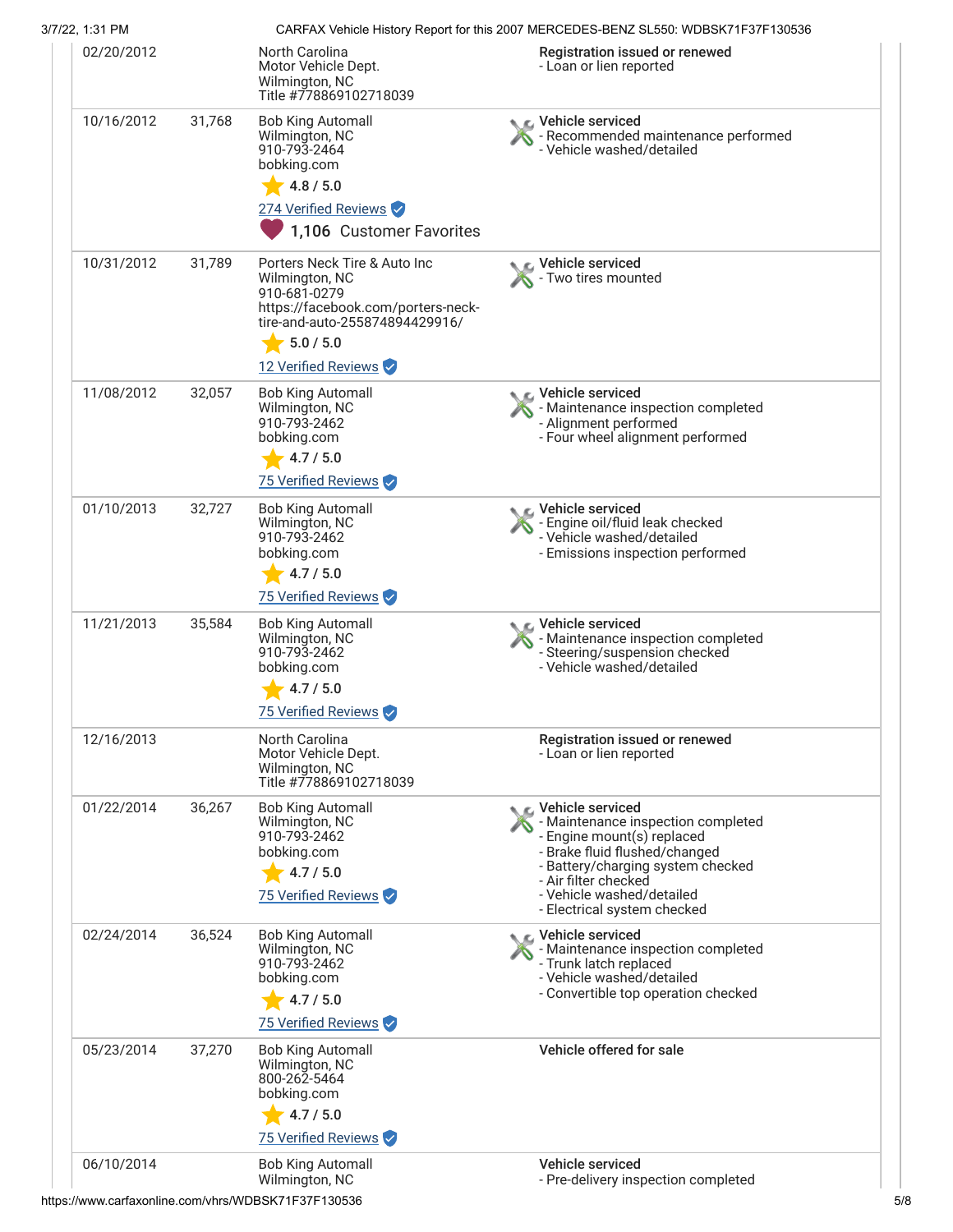| 3/7/22, 1:31 PM |            |        | CARFAX Vehicle History Report for this 2007 MERCEDES-BENZ SL550: WDBSK71F37F130536                                                                                        |                                                    |  |
|-----------------|------------|--------|---------------------------------------------------------------------------------------------------------------------------------------------------------------------------|----------------------------------------------------|--|
|                 |            |        | 910-793-2462<br>bobking.com<br>4.7 / 5.0<br>75 Verified Reviews                                                                                                           |                                                    |  |
|                 | 06/26/2014 | 37,287 | <b>Bruce Cavenaugh's Automart</b><br>Wilmington, NC<br>910-399-3480<br>brucecavenaugh.com<br>5.0 / 5.0<br>22 Verified Reviews                                             | Vehicle serviced<br>Emissions inspection performed |  |
|                 | 06/26/2014 |        | <b>Green Meadows Automotive</b><br>Wilmington, NC<br>910-399-6446<br>https://greenmeadowsautomotive.c<br>om/<br>5.0 / 5.0 9 Verified Reviews<br><b>Customer Favorites</b> | C Vehicle serviced                                 |  |

| Owner <sub>3</sub><br>Purchased:<br>2014 |         | Low mileage! This owner drove less than<br>the industry average of 15,000 miles per<br>year.                                                                   |                                                                              | <b>Personal Vehicle</b><br>1,436 mi/yr |
|------------------------------------------|---------|----------------------------------------------------------------------------------------------------------------------------------------------------------------|------------------------------------------------------------------------------|----------------------------------------|
| Date                                     | Mileage | <b>Source</b>                                                                                                                                                  | <b>Comments</b>                                                              |                                        |
| 08/18/2014                               |         | North Carolina<br>Motor Vehicle Dept.<br>Wilmington, NC<br>Title #77068614230828F                                                                              | Title or registration issued<br>- New owner reported                         |                                        |
| 11/25/2014                               | 41,104  | Performance Auto Specialists<br>Wilmington, NC<br>910-343-1650<br>performanceautospecialists.com/<br>4.9 / 5.0<br>30 Verified Reviews<br>20 Customer Favorites | Vehicle serviced<br>S - Oil and filter changed<br>- Brakes checked           |                                        |
| 01/12/2015                               | 42,128  | <b>Bob King Automall</b><br>Wilmington, NC<br>910-793-2462<br>bobking.com<br>4.7 / 5.0<br>75 Verified Reviews                                                  | Vehicle serviced                                                             |                                        |
| 02/03/2015                               | 42,957  | <b>Bob King Automall</b><br>Wilmington, NC<br>910-793-2462<br>bobking.com<br>4.7 / 5.0<br>75 Verified Reviews                                                  | Vehicle serviced<br>- Electrical system checked                              |                                        |
| 03/30/2015                               |         | Performance Auto Specialists<br>Wilmington, NC<br>910-343-1650<br>performanceautospecialists.com/<br>4.9 / 5.0<br>30 Verified Reviews<br>20 Customer Favorites | Vehicle serviced                                                             |                                        |
| 07/04/2015                               |         | Vehicle Exporter                                                                                                                                               | Vehicle exported from<br>- Jacksonville, FL and imported to<br>- Puerto Rico |                                        |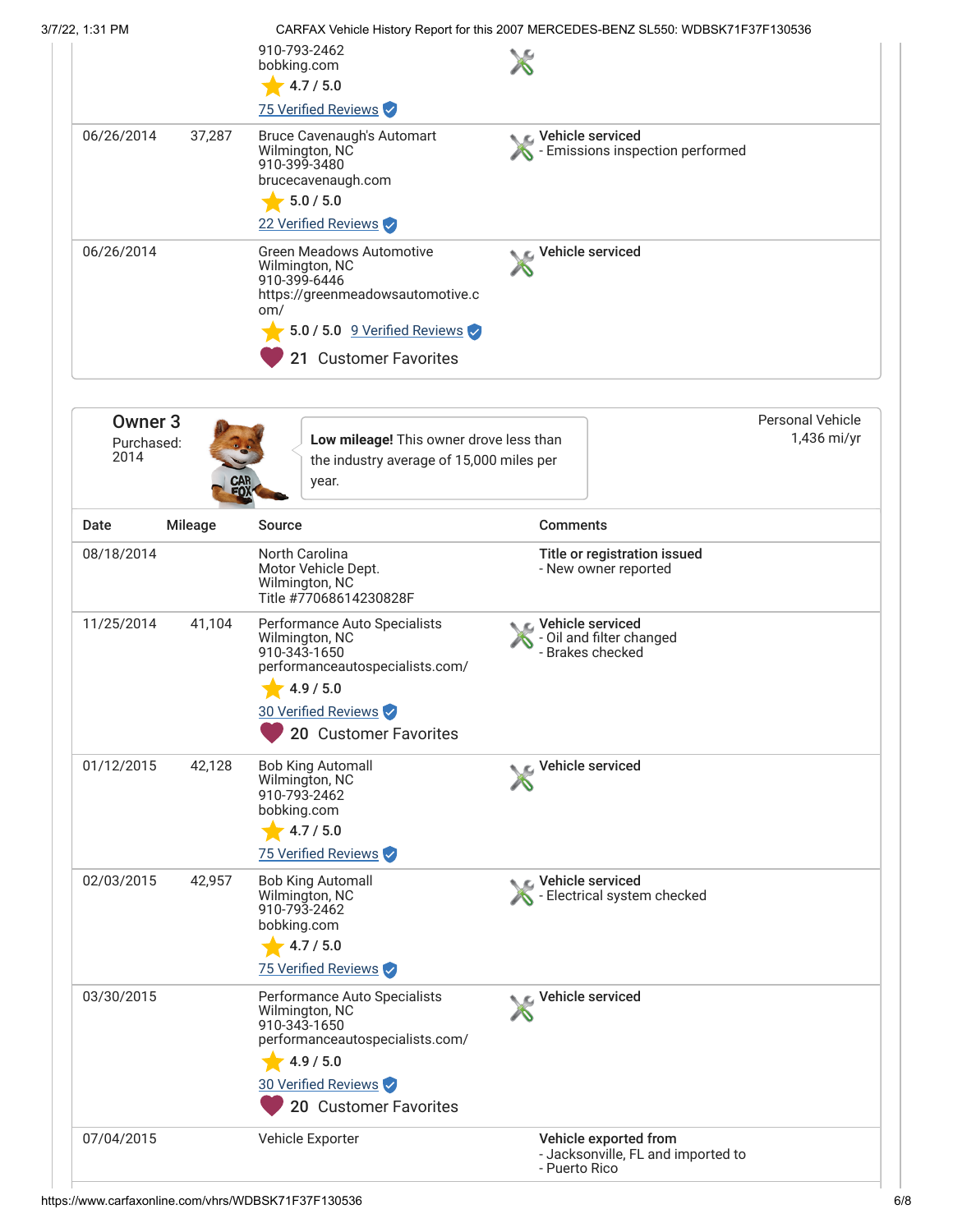| 3/7/22, 1:31 PM |        |                                                                                      | CARFAX Vehicle History Report for this 2007 MERCEDES-BENZ SL550: WDBSK71F37F130536                                    |
|-----------------|--------|--------------------------------------------------------------------------------------|-----------------------------------------------------------------------------------------------------------------------|
| 07/21/2015      |        | <b>Puerto Rico</b><br>Motor Vehicle Dept.<br>San Juan, PR<br>Title #11407348         | Title or registration issued<br>- Registration updated when owner moved the vehicle<br>to a new location              |
| 10/24/2015      |        | Sears Auto Center<br>San Juan, PR<br>787-773-7305<br>searsauto.com                   | C Vehicle serviced<br>- Maintenance inspection completed<br>- Battery serviced                                        |
|                 |        | 4.4 / 5.0                                                                            |                                                                                                                       |
|                 |        | 545 Verified Reviews                                                                 |                                                                                                                       |
|                 |        | 3,860 Customer Favorites                                                             |                                                                                                                       |
| 09/01/2016      |        | Puerto Rico<br>Motor Vehicle Dept.<br>San Juan, PR<br>Title #11407348                | Title or registration issued                                                                                          |
| 06/18/2018      |        | Puerto Rico<br>Motor Vehicle Dept.<br>San Juan, PR<br>Title #11407348                | Title or registration issued                                                                                          |
| 02/18/2021      |        | Puerto Rico<br>Motor Vehicle Dept.<br>San Juan, PR<br>Title #11407348                | Title or registration issued                                                                                          |
| 08/03/2021      |        | Puerto Rico<br>Motor Vehicle Dept.<br>San Juan, PR<br>Title #11407348                | Title or registration issued                                                                                          |
| 10/09/2021      |        | <b>US Customs</b>                                                                    | Vehicle exported from<br>- Puerto Rico and imported to<br>- Jacksonville, FL                                          |
| 11/09/2021      | 51,106 | Dealer Inventory                                                                     | Vehicle offered for sale                                                                                              |
| 12/13/2021      |        | Johnson Subaru of Cary<br>Cary, NC<br>888-590-6128<br>johnsonsubaru.com<br>4.5 / 5.0 | C Vehicle serviced<br>- Maintenance inspection completed<br>- Drive belts checked<br>- Emissions inspection performed |
|                 |        | 297 Verified Reviews                                                                 |                                                                                                                       |
|                 |        | 5,077 Customer Favorites                                                             |                                                                                                                       |
| 02/07/2022      |        | <b>Auto Auction</b>                                                                  | Listed as a dealer vehicle<br>- Vehicle sold                                                                          |
| 02/11/2022      |        | Johnson Subaru of Cary<br>Cary, NC<br>888-590-6128<br>johnsonsubaru.com              | Vehicle sold                                                                                                          |
|                 |        | 4.5 / 5.0                                                                            |                                                                                                                       |
|                 |        | 297 Verified Reviews                                                                 |                                                                                                                       |
|                 |        | 5,077 Customer Favorites                                                             |                                                                                                                       |
|                 |        |                                                                                      |                                                                                                                       |



Accident Indicator CARFAX receives information about accidents in all 50 states, the District of Columbia and Canada.